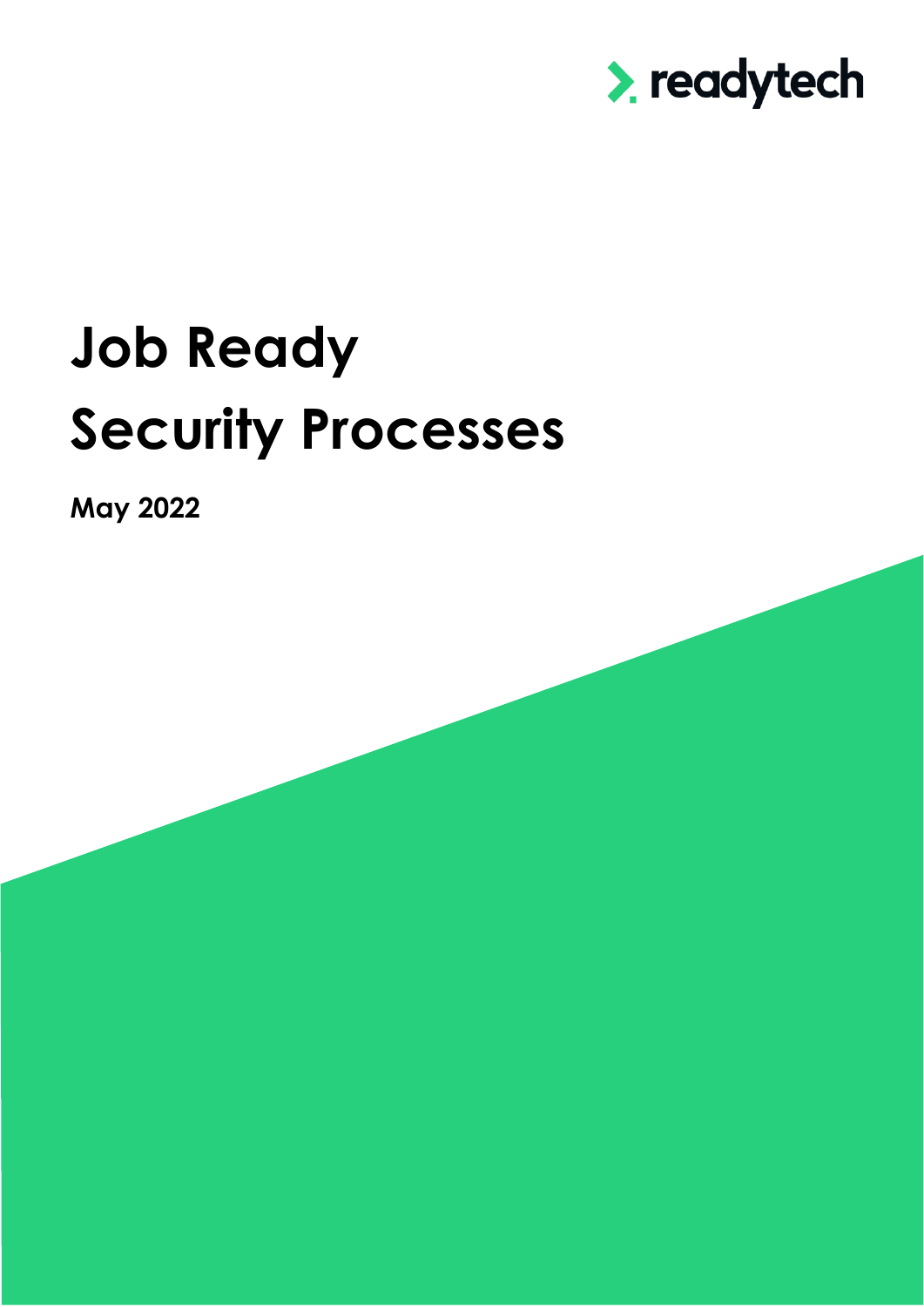

# **Table of Contents**

| $\mathbf{1}$ . | <b>INTRODUCTION</b>                         | 4                       |
|----------------|---------------------------------------------|-------------------------|
| 2.             | <b>SECURITY AND COMPLIANCE</b>              | 4                       |
| 2.1            | <b>Data Sovereignty</b>                     | $\boldsymbol{4}$        |
| 2.2            | <b>Data Ownership</b>                       | 4                       |
| 3.             | <b>SHARED SECURITY RESPONSIBILITY MODEL</b> | $\boldsymbol{4}$        |
| 4.             | <b>PERSONNEL SECURITY</b>                   | 5                       |
| 5.             | <b>IDENTITY AND ACCESS MANAGEMENT</b>       | 6                       |
| 6.             | <b>STANDARD OPERATING ENVIRONMENTS</b>      | $\boldsymbol{6}$        |
| 7.             | <b>PATCH MANAGEMENT</b>                     | $\boldsymbol{6}$        |
| 8.             | <b>SOFTWARE DEVELOPMENT</b>                 | $\overline{\mathbf{z}}$ |
| 9.             | <b>DATABASE SYSTEMS</b>                     | $\overline{\mathbf{z}}$ |
| 10.            | <b>NETWORK SECURITY</b>                     | $\overline{\mathbf{z}}$ |
|                | 11. CRYPTOGRAPHY                            | 8                       |
| 12.            | <b>LOGGING AND MONITORING</b>               | 8                       |
| 13.            | <b>PENETRATION TESTING</b>                  | 9                       |
| 14.            | <b>BACKUP MANAGEMENT</b>                    | 9                       |
| 15.            | <b>DATA RETENTION</b>                       | 10                      |
| 16.            | <b>BUSINESS CONTINUITY</b>                  | 10                      |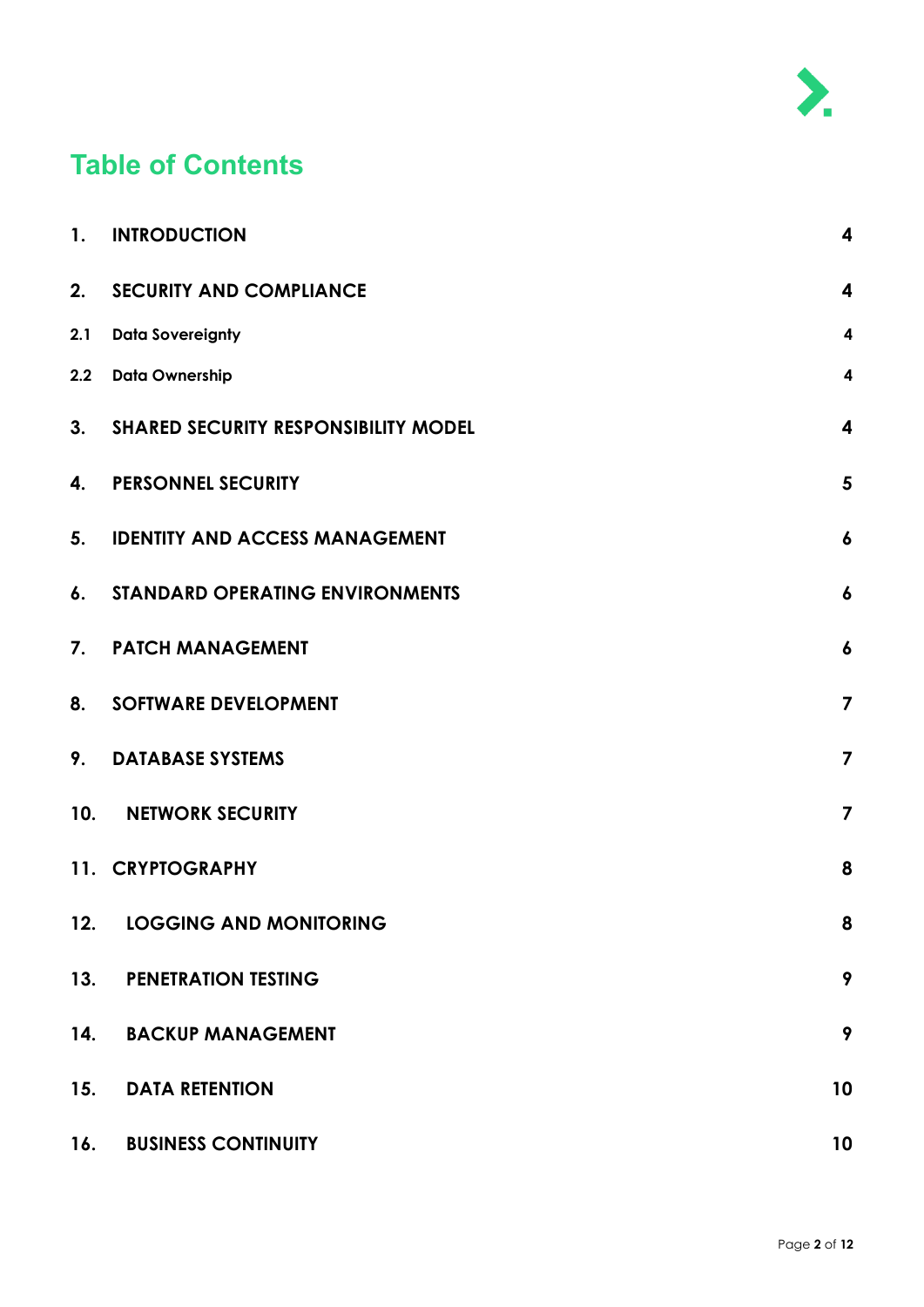

| 17. | <b>INCIDENT MANAGEMENT</b>          | 10 |
|-----|-------------------------------------|----|
|     | 18. THIRD PARTY SUPPLIER MANAGEMENT | 11 |
|     | 19. CONTACTS                        | 11 |
|     | <b>20. CLASSIFICATION</b>           | 11 |
| 21. | <b>DOCUMENT MANAGEMENT</b>          | 11 |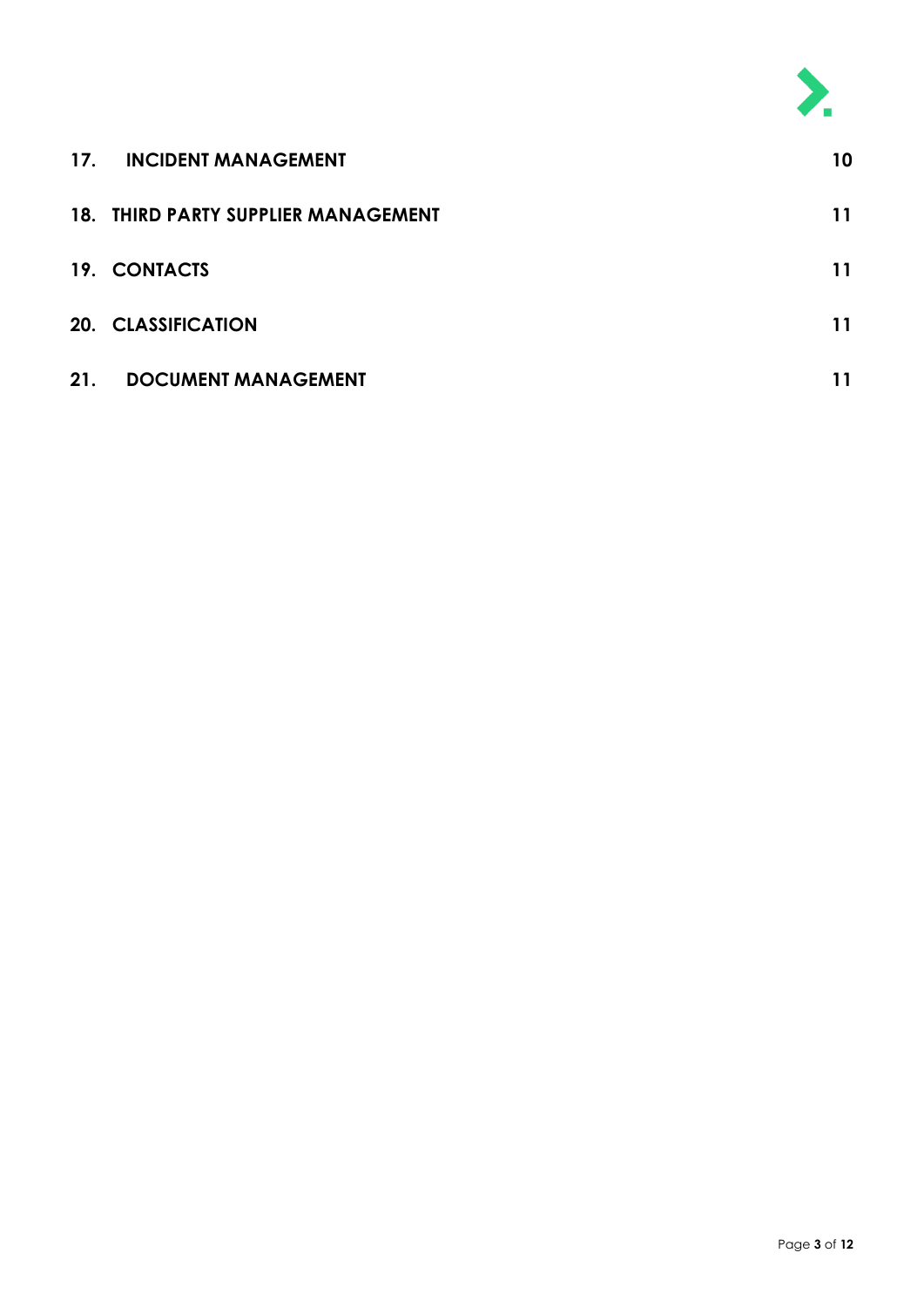

# <span id="page-3-0"></span>**1. Introduction**

Job Ready is an enterprise web application used by Employment Services Providers to manage their operations. Making sure your data is secure and protecting it is one of ReadyTech's most important responsibilities. We are committed to being transparent about our security practices and helping you understand our approach.

Job Ready was formerly known as JobReady Live, JR Live, or the codename Neptune.

# <span id="page-3-1"></span>**2. Security and Compliance**

ReadyTech has established an industry-leading security program, dedicated to ensuring customers have the highest confidence in our custodianship of their data. Our Information Security Management System (ISMS) is aligned to the ISO 27000 standards and is regularly audited and assessed by third parties.

Our ISO 27001:2013 certificate is available on the JAS-ANZ register: [https://register.jas-anz.org/certified](https://register.jas-anz.org/certified-organisations)[organisations](https://register.jas-anz.org/certified-organisations) (search "ReadyTech - Education & Work Pathways")

Job Ready has been accredited by the Department of Education, Skills and Employment as meeting the standards required by the Right Fit For Risk (RFFR) Accreditation program for Third Party Employment Systems. The DESE ISMS scheme<https://www.jas-anz.org/dese-information-security-systems-scheme> is a customised ISO 27001 certification including control's from the Australian Government's *Information Security Manual (ISM)*. The Department have issued an Accreditation letter which can be found on their site and outlines the responsibilities that an Employment Service Provider must implement to use Job Ready securely.<https://www.dese.gov.au/right-fit-risk-cyber-security-accreditation>

#### <span id="page-3-2"></span>**2.1 Data Sovereignty**

Job Ready only uses the AWS Sydney region to ensure data is stored and processed within Australia. AWS currently offer 3 different data centres or "availability zones" (AZs) in the Sydney region. Data and services are replicated across zones for high availability. Access to the web application from outside Australia is blocked by geo filtering in the Web Application Firewall.

#### <span id="page-3-3"></span>**2.2 Data Ownership**

The customer always owns their data. ReadyTech collects and processes data on behalf of the customer as required to provide and support the platform, as further detailed in the Privacy Policy: [readytech.io/privacy](https://www.readytech.com.au/privacy)

# <span id="page-3-4"></span>**3. Shared Security Responsibility Model**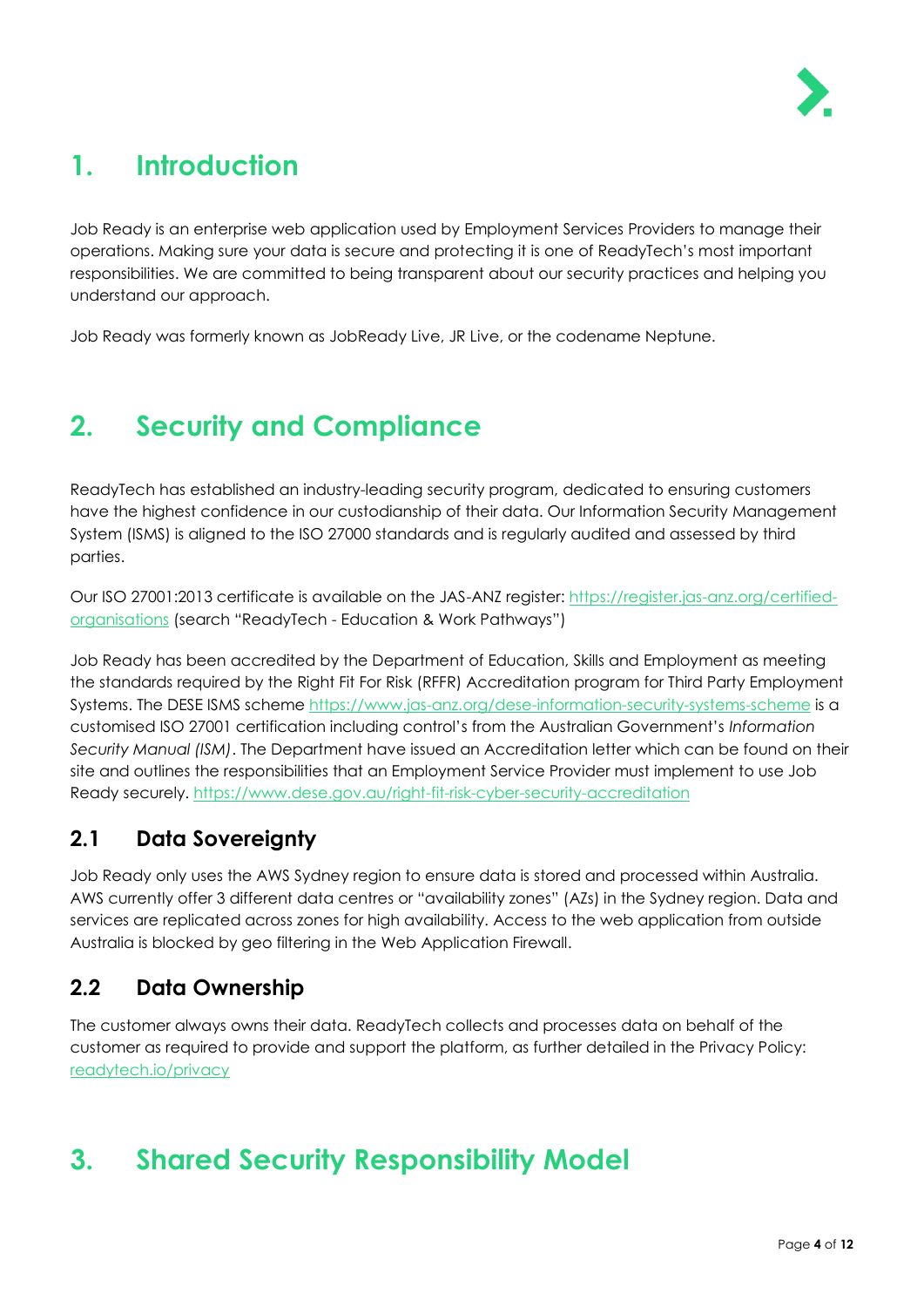

ReadyTech strives to protect the confidentiality, integrity and availability of all critical information and stored customer data.

While we manage security *of* the application, security *in* the application is the responsibility of the customer. Job Ready is provided as software-as-a-service, i.e., a fully functioning modern web application. ReadyTech is responsible for procuring, configuring, monitoring and maintaining all aspects of the computing environment, from the servers to the application. ReadyTech utilises Amazon Web Services (AWS), which is the world leading provider of cloud infrastructure. AWS physical and technical security practices are outlined in its whitepaper at [https://d0.awsstatic.com/whitepapers/aws-security](https://d0.awsstatic.com/whitepapers/aws-security-whitepaper.pdf)[whitepaper.pdf](https://d0.awsstatic.com/whitepapers/aws-security-whitepaper.pdf)

The customer is responsible for managing the access of their authorised users, password policies and configuring roles and permissions within the application itself.

| <b>Identity</b>         |  |  |
|-------------------------|--|--|
| Data/Content            |  |  |
| Application             |  |  |
| <b>Operating System</b> |  |  |
| Virtualisation          |  |  |
| <b>Network</b>          |  |  |
| Infrastructure          |  |  |
| Physical                |  |  |

| Customer Responsibility  | Security in the application |
|--------------------------|-----------------------------|
| ReadyTech Responsibility | Security of the application |
| AWS Responsibility       | Security of the cloud       |

Job Ready is hosted in the public cloud with AWS. AWS provides state-of-the-art data centers and a world-leading compliance program. AWS operates, manages and controls the components from the host virtualization layer down to the physical security of the facilities in which Job Ready operates. AWS manages the network devices but ReadyTech is responsible for secure network configuration.

#### <span id="page-4-0"></span>**4. Personnel Security**

All ReadyTech staff undergo screening checks before employment including reference, qualification and police checks. Security awareness training is provided at initiation and continuously throughout the year. Staff with privileged access to systems or data receive additional job-specific training on privacy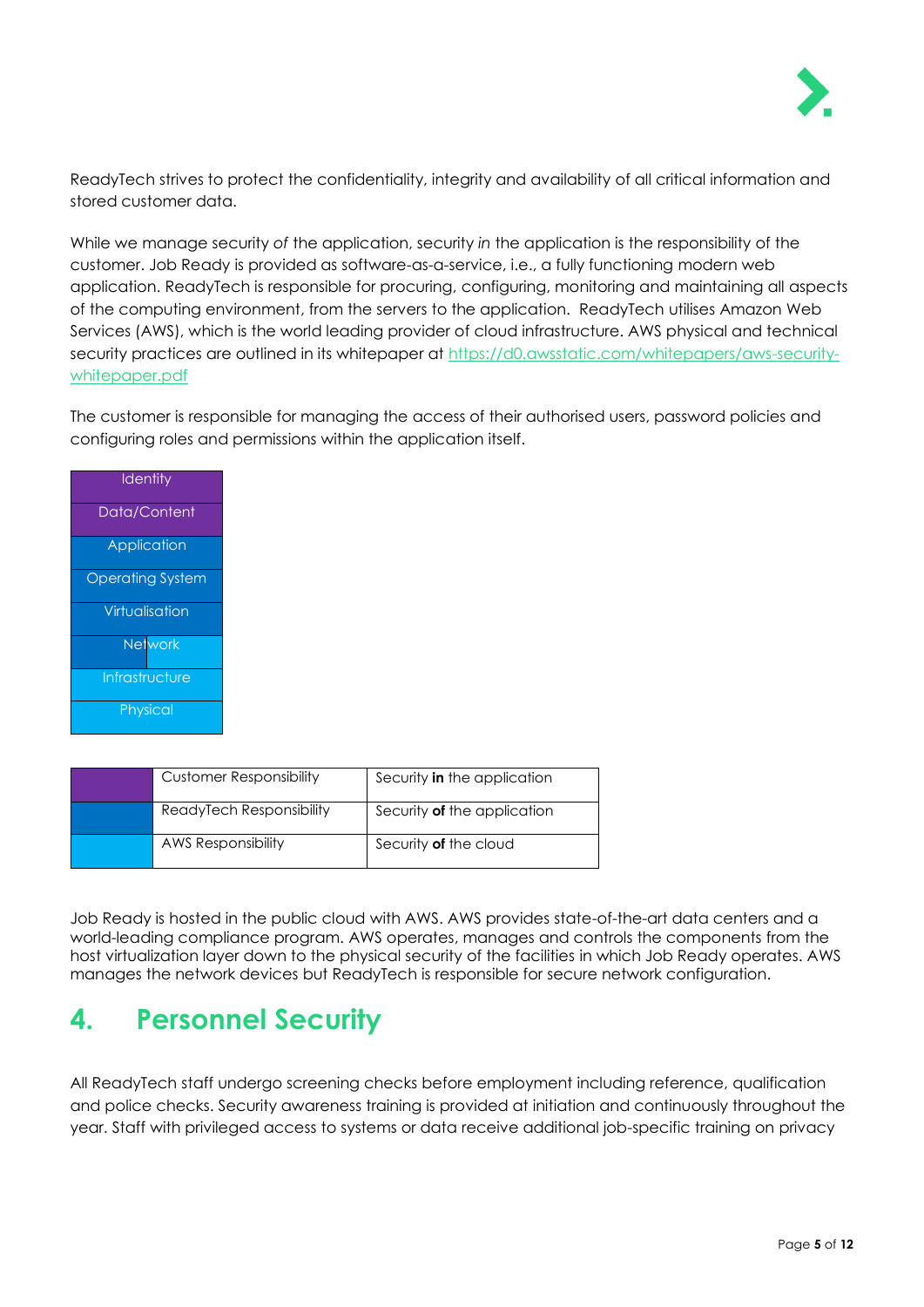

and security. Personnel requiring access to production systems or customer data are required to have undergone appropriate security clearances.

ReadyTech has appointed a Chief Information Security Officer who is responsible for the performance of the ISMS. All staff have security responsibilities assigned as part of their roles.

#### <span id="page-5-0"></span>**5. Identity and Access Management**

Job Ready provides out of the box functionality to support secure access control for customers:

- a SAML 2.0 compliant Service Provider interface
- Role-Based Access Control (RBAC) for configurable, granular provision of permissions and functionality to users.

We recommend the usage of SSO. If the internal username/password capability is used, passphrases have length and complexity requirements to ISM standards, and are salted and hashed at rest using bcrypt.

Access for ReadyTech staff to the application and infrastructure is provided on a least necessary privilege basis, with technical controls limiting access to approved staff, on compliant corporate devices validated with MFA (multifactor authentication). All staff devices including laptops and mobile devices are centrally managed in the device management system to ensure they meet ReadyTech standards which includes device encryption, password policies, malware control and time limited screen locking. Access reviews for privileged users are conducted quarterly.

## <span id="page-5-1"></span>**6. Standard Operating Environments**

ReadyTech uses a documented Standard Operating Environment for all servers. The servers are provisioned through code and all change to the environment goes through ReadyTech secure programming practices.

# <span id="page-5-2"></span>**7. Patch Management**

Operating systems automatically apply security updates daily. Application vulnerabilities are identified through automated systems. The patching and upgrade of software components is incorporated into regular software development procedures and release schedules.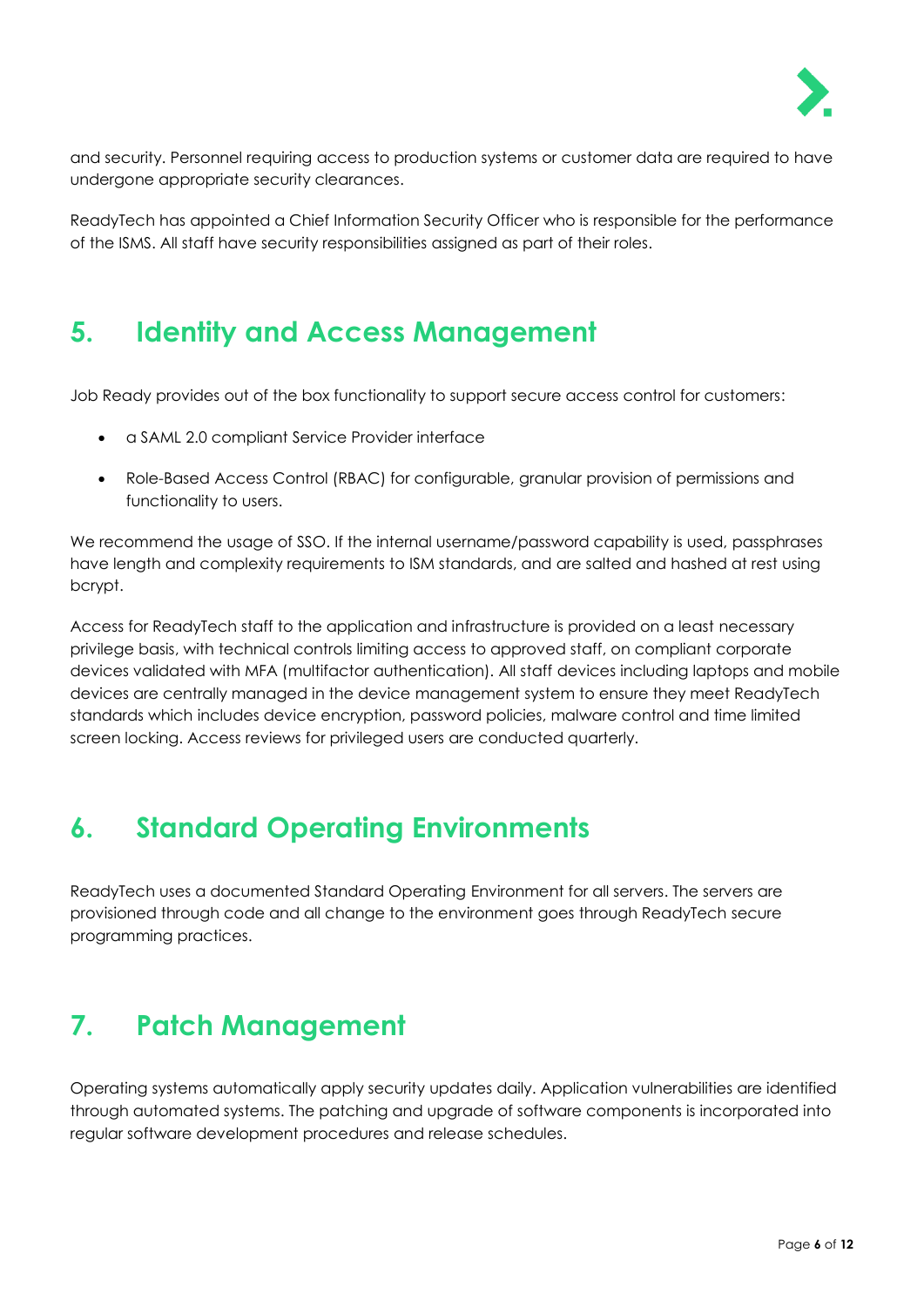

Critical issues and security patches may necessitate an out-of-cycle release, but these are processed through standard change management workflows.

#### <span id="page-6-0"></span>**8. Software Development**

ReadyTech uses a Secure By Design approach in our Software Development Life Cycle. Security is considered in the design, development and testing of our software. We use a series of software development environments including development, staging and production. Software is only able to progress to the next environment after it passes all the checks at each level including mandatory internal peer code review, static code analysis, automated unit and integration testing, manual QA and UAT.

Access to release branches in the code version repository is strictly limited. ReadyTech use static code analysis tools to identify known vulnerabilities in developed code, conducted as part of the automated build pipeline.

ReadyTech web applications are developed using security best practice. All developers are trained to be aware of OWASP security guidelines. Database queries are parameterized. Application inputs and outputs are properly sanitised and encoded. Errors and exceptions are logged and monitored. Errors and exceptions are logged and monitored.

#### <span id="page-6-1"></span>**9. Database Systems**

Each customer uses a logically isolated database. Databases are securely provisioned with unique credentials per customer ensuring secure data partitioning. All use and administration of the database is through the web application frameworks minimizing any exposure through direct database access. Database administrator accounts are only used to provision less privileged accounts for system use.

The network is designed to restrict access to the database to the fewest necessary systems. All database data is encrypted at rest using AES-256 with secure key management procedures.

Production, test and development environments are strictly separated on both the database and application server basis.

# <span id="page-6-2"></span>**10. Network Security**

ReadyTech divides its systems into separate networks (AWS VPCs) to better protect more sensitive data. Systems supporting testing and development activities are hosted on a separate network from production systems. Customer data is only permitted to exist in the production and staging networks.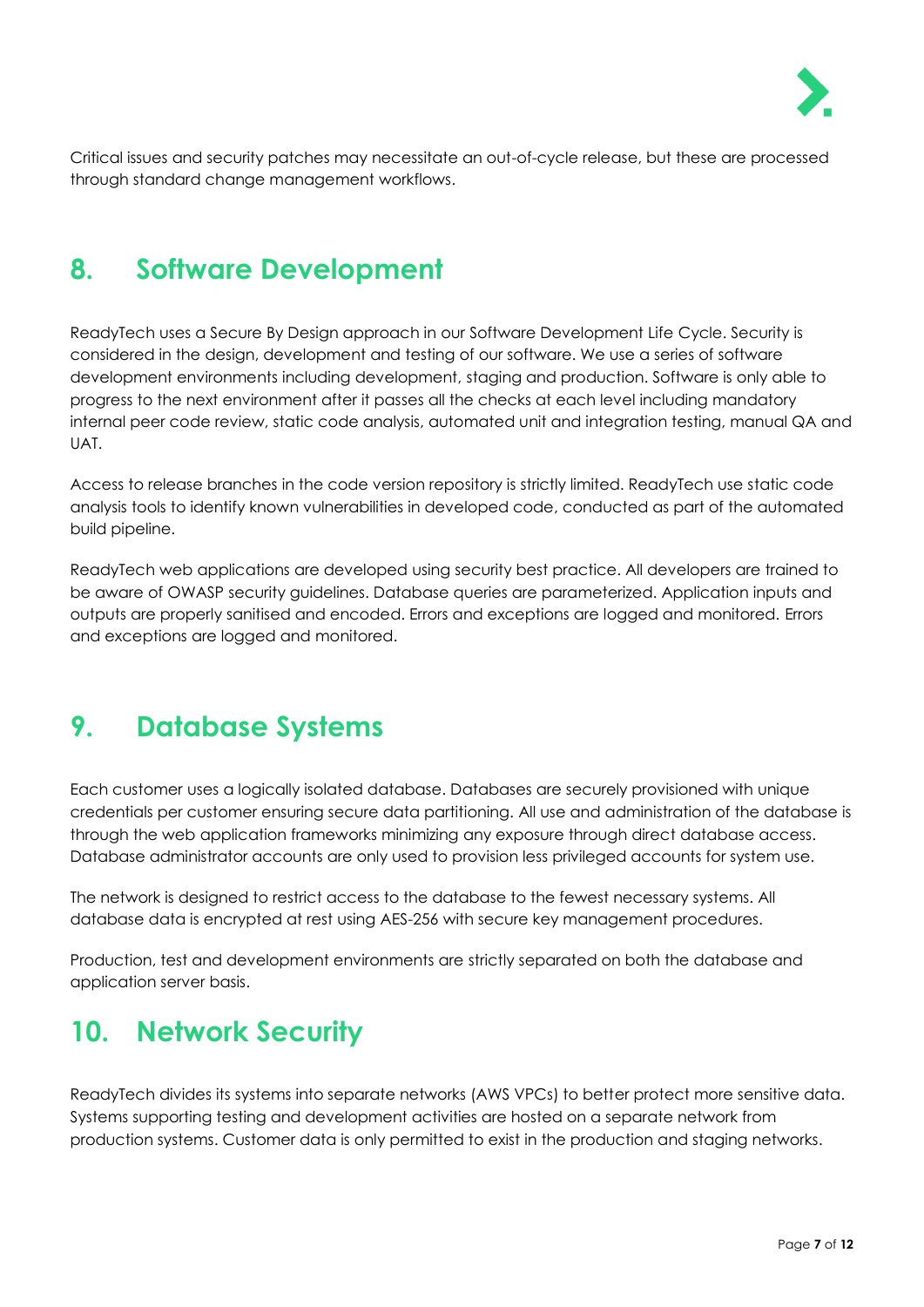

Network access to the production environment from open, public networks (the internet) is restricted. Only required network protocols and ports are exposed to minimize the potential attack surface for malicious actors. Changes to the production network configuration are restricted to authorised personnel and all changes logged. ReadyTech uses an Infrastructure as Code approach to the network configuration which uses versioned repositories and is deployed through automations to avoid potential misconfiguration.

The Job Ready system uses a shared everything multitenancy model. Each application instance hosts the operations of multiple tenants in its own internal address and control space. Logical separation of tenants is controlled by application logic at runtime. Each tenant uses an isolated DNS subdomain to access the application and has a logically isolated database schema.

All public facing internet connections leverage an AWS Application Load Balancer (ALB) for high availability and load balancing between healthy targets in the auto scaling group.

AWS Shield is a managed Distributed Denial of Service (DDoS) protection service that safeguards web applications using AWS ALB. AWS Shield provides always-on detection and automatic inline mitigations that minimize application downtime and latency. AWS Shield defends against most common, frequently occurring network and transport layer DDoS attacks without any input from Job Ready.

Job Ready uses AWS WAF, a web application firewall that helps protect web applications or APIs against common web exploits. Configured rulesets also provide geo-filtering of traffic from outside Australia to meet Department requirements.

# <span id="page-7-0"></span>**11. Cryptography**

Data at rest, and in transit, is only encrypted with ASD Approved Cryptographic Algorithms (AACAs) and ASD Approved Cryptographic Protocols (AACPs).

Transport Layer Security (TLS) is used for all public network connections with a modern security policy meeting an SSL Labs A rating. The preferred server negotiated connection will be on TLS 1.2 with Elliptic Curve Diffie-Helman session keys and perfect forward secrecy. SSLv3, TLSv1.0 and TLSv1.1 are disabled. HTTP Strict Transport Security (HSTS) ensures that a TLS connection is always used. TLS 1.3 will be enabled once supported by AWS ALB.

AWS S3 is used for storage of backups, documents and other unstructured data. S3 buckets are securely configured, objects are private and encrypted at rest using AES-256. Access to S3 objects exposed through the application, for authorised users, is provided through time limited (60 minutes) URLs. S3 offers 99.999999999% durability by storing the object on multiple devices within multiple zones within the AWS Sydney region. See<https://aws.amazon.com/s3/faqs/> for further information on the S3 service.

# <span id="page-7-1"></span>**12. Logging and Monitoring**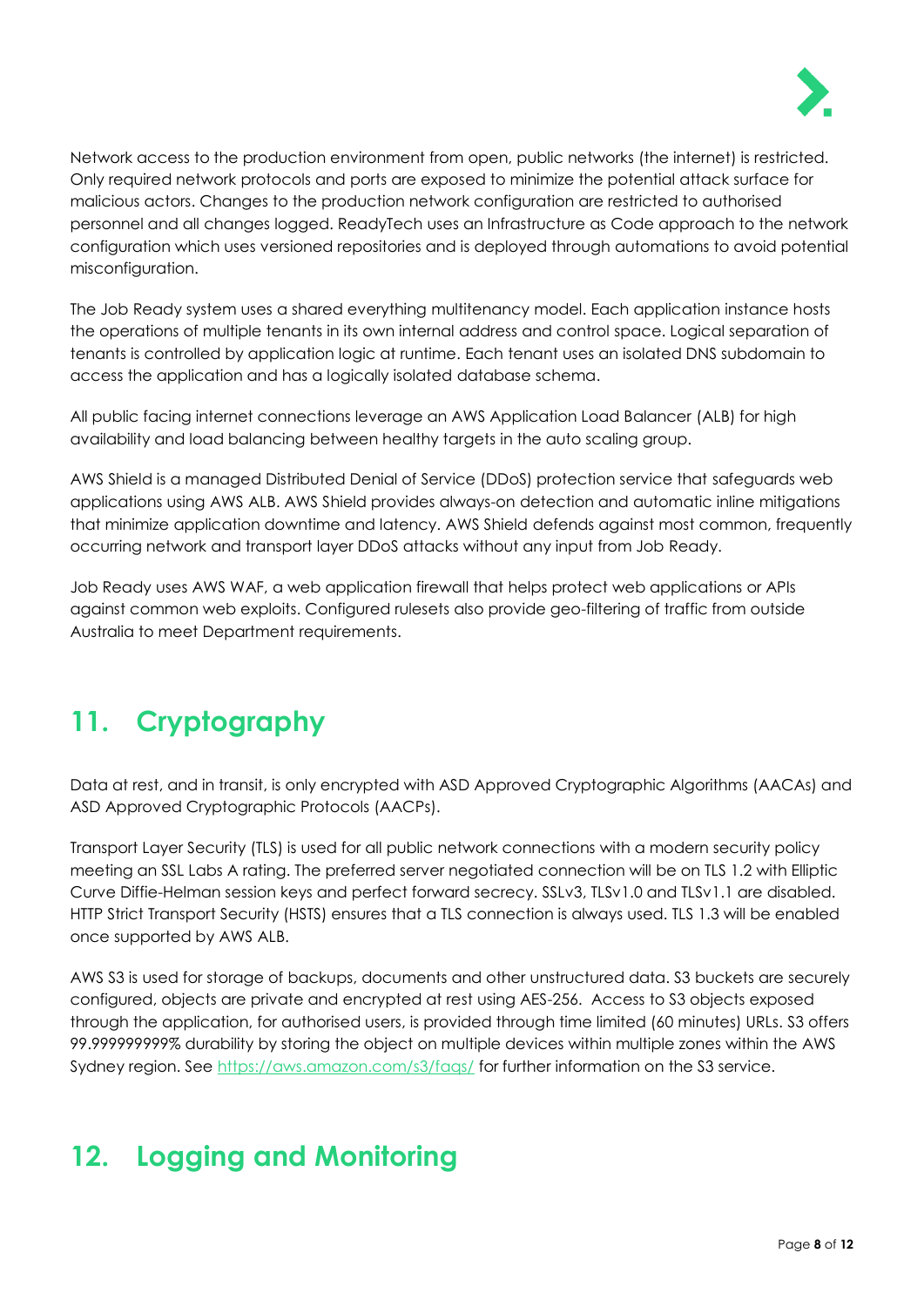

Site uptime, host and application performance is monitored by independent third-party services with operational alerting and response procedures in place. Regular governance meetings and performance review ensure the ongoing performance and availability targets are met.

ReadyTech use Host Intrusion Detection, Network Intrusion Detection and Cloud Security Posture Management systems. Alerts are centrally monitored and acted upon by responsible teams. Automatic clock synchronisation with NTP (Network Time Protocol) servers is enabled on all servers.

#### <span id="page-8-0"></span>**13. Penetration Testing**

ReadyTech engages independent, CREST certified entities to conduct application penetration tests annually. Results of these tests are shared with ReadyTech management and available to customers under NDA. Findings are reviewed, prioritised and tracked to resolution. Customers wishing to conduct their own penetration test of the application should obtain permission from ReadyTech.

#### <span id="page-8-1"></span>**14. Backup Management**

The system uses a Multi-AZ configuration of the Amazon RDS (Relational Database Service) to maintain a redundant and consistent standby copy of the data in different Availability Zones (AZs). Multi-AZ deployments of the PostgreSQL engine utilize synchronous physical replication to keep data on the standby up to date with the primary.

Amazon RDS monitors the health of the database instances and initiates a failover automatically in response to a variety of failure conditions including loss of availability in an Availability Zone, loss of network connectivity to the instance, and compute failure or storage failure. DB instance failover is fully automatic and requires no administrative intervention. Availability impact is limited to the time automatic fail-over takes to complete which is typically one to two minutes.

Recovery Point Objective (RPO): < 1 minute. Recovery Time Objective (RTO): 2 minutes.

Complete logical backups of the database are stored in S3 daily. S3 offers 99.999999999% durability by storing the object on multiple devices within multiple zones within the AWS Sydney region. An independent automated process validates that backups are present and accounted for daily. Production data backups are regularly restored to the staging server for validation and to use current data for staging QA purposes.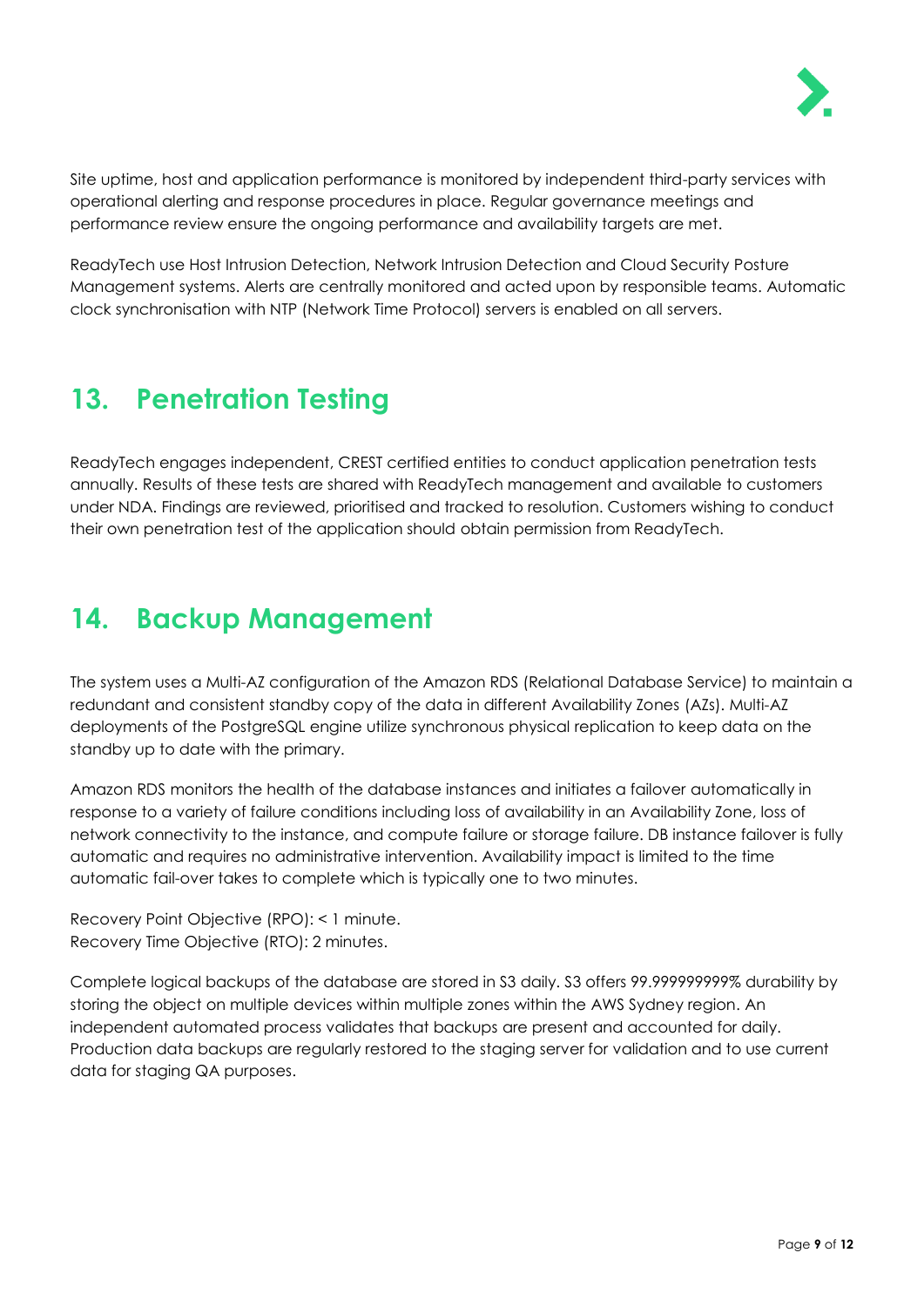

# <span id="page-9-0"></span>**15. Data Retention**

Data is retained within the system for the life of the contract. At contract termination, data is returned to the customer and permanently destroyed according to standard operating procedures. Data will be made available in standard, documented formats.

Database backups are retained for 12 months and deleted by automated lifecycle policies.

Data collected to support the delivery of the service, including system event and access logs will be retained for 7 years in accordance with the National Archives of Australia's Administrative Functions Disposal Authority Express Version 2 publication.

# <span id="page-9-1"></span>**16. Business Continuity**

The concepts of business continuity and disaster recovery are integrated into our design and architecture of highly available systems in the public cloud. Failure is routinely expected, planned for, tested and managed with automated systems and redundancy.

Resilience and scalability are addressed on AWS through:

- Running multiple EC2 instances in multiple Availability Zones (distinct locations that are engineered to be insulated from each other)
- Elastic Load Balancing across multiple Availability Zones
- Auto scaling for automated instance recovery and scaling
- Using the Multi-AZ Amazon Relational Database Service (RDS) for multiple Availability Zone managed databases
- Elastic IP Addresses that can be mapped between instances
- Using Amazon S3 simple, durable, massively scalable data storage

The complete infrastructure is built from code and deployed through automated pipelines, from the Virtual Private Cloud (VPC) network layer up to the web application instances. Data and assets are versioned, backed up and monitored.

#### <span id="page-9-2"></span>**17. Incident Management**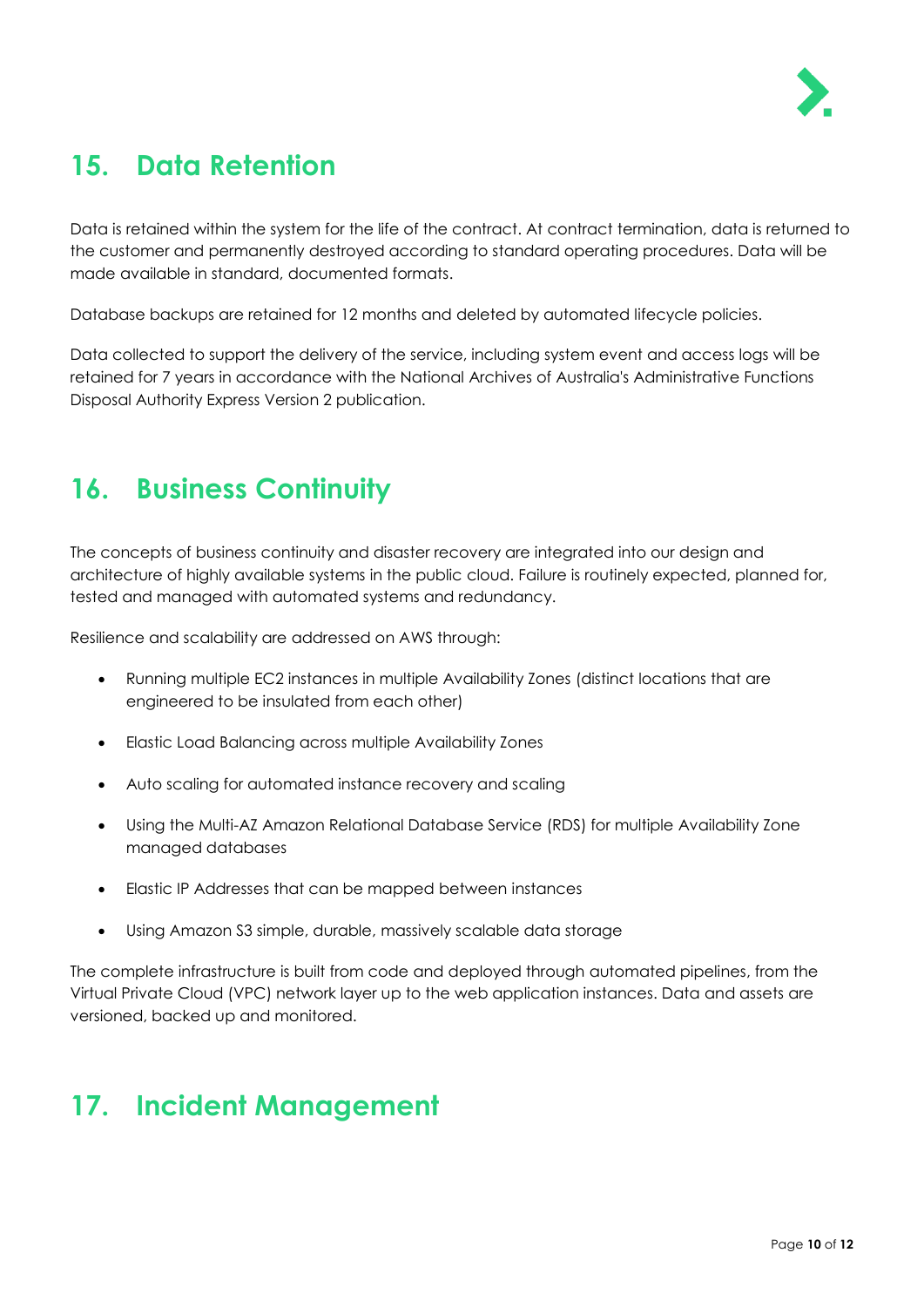

ReadyTech has documented Incident Response, Business Continuity, Disaster Recovery, Security and Data Breach Response, and Crisis Management Plans that are tested at least annually.

Customers will be notified in accordance with our Incident response or Data Breach response plans in the case of an incident, the timing of which is outlined in the relevant plans and is based on the severity and urgency. The nominated role at ReadyTech will continue to communicate with the customer on the specified schedule at a minimum until the issue is resolved. In general, ReadyTech takes the approach of informing the customer as soon as is practical in all cases.

#### <span id="page-10-0"></span>**18. Third Party Supplier Management**

ReadyTech relies on sub-service organisations, such as AWS, to run its business efficiently. We evaluate and qualify our vendors with a risk-based approach and documented standards which include security, technical and financial assessments. ReadyTech ensures our security posture is maintained through legal agreements and regular security compliance review of these arrangements.

## <span id="page-10-1"></span>**19. Contacts**

ReadyTech is continually striving to keep our systems secure. If you become aware of any security issue or have any further queries regarding this document, please contact the security team directly at [security@readytech.io.](mailto:security@readytech.io)

If you believe you have found a security vulnerability, please see our Vulnerability Disclosure Policy

<https://www.readytech.com.au/vulnerability-disclosure>

# <span id="page-10-2"></span>**20. Classification**

This document is **Public**; it is approved for public release.

## <span id="page-10-3"></span>**21. Document Management**